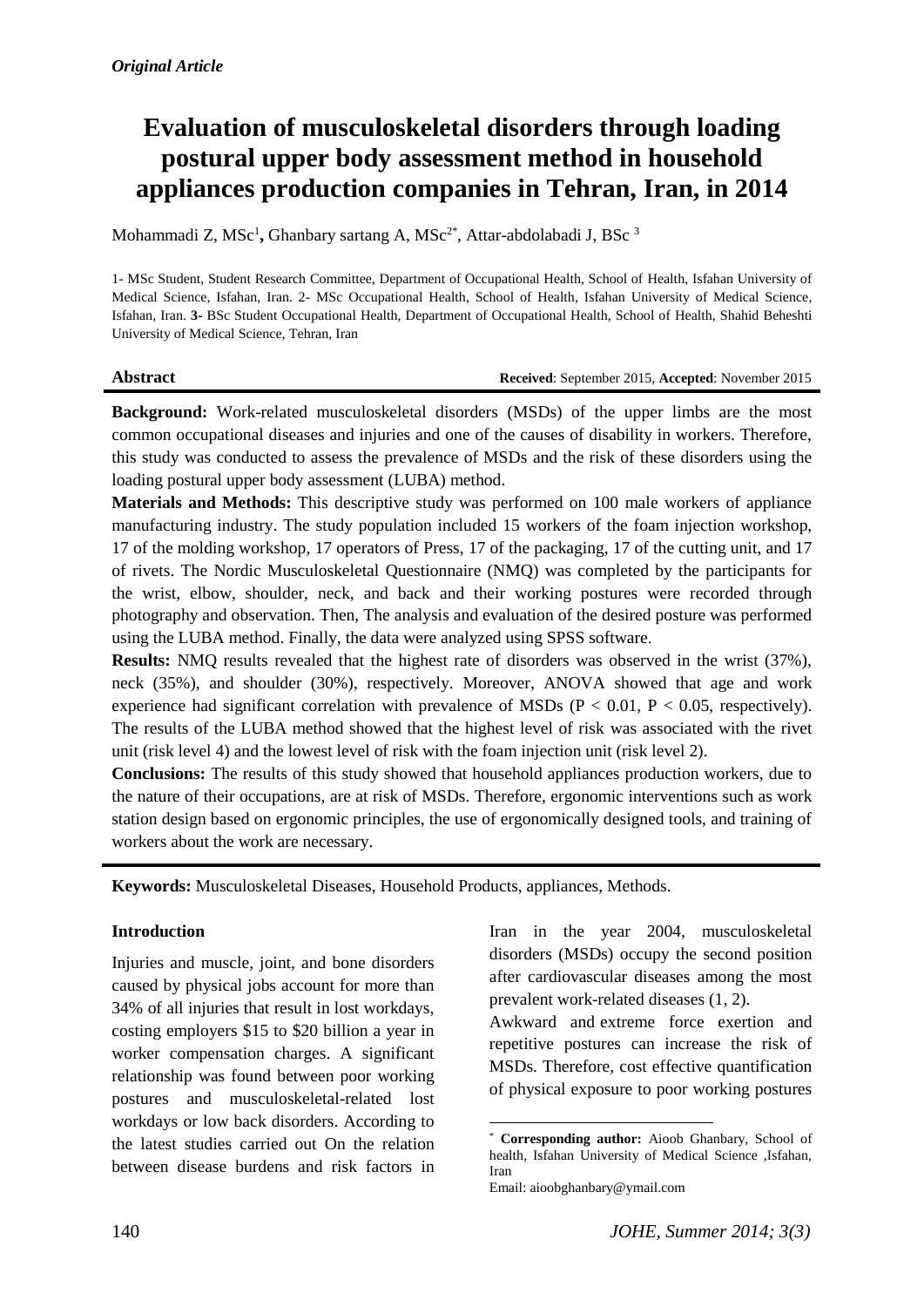is important and necessary if the potential for injury as a result of postures is to be reduced [\(3\)](#page-4-1). MSDs, muscle disorders, tendons, peripheral nerves, joints, bones, ligaments, and blood vessels disorders are the result of repetitive motion, unsuitable posture, and overexertion of force and occur over time or are a result of acute trauma [\(4\)](#page-4-2). MSDs are an important public health issue in both developed and developing countries, with substantial impact on quality of life (QOL) and a substantial economic burden in compensation costs, lost wages, and productivity [\(5\)](#page-4-3). Descriptive studies on MSDs in industrial populations have focused on workers who experience chronic pain and are on long-term paid sick leave due to temporary or permanent disability. Increased knowledge on active workers who exhibit symptoms of MSDs provides the opportunity to assess potential risk factors and to implement control measures (6). MSDs in the upper limbs have become a major health and safety problem. It has been estimated that around the year 2000, these problems will represent approximately half of all compensations (7). MSDs associated with work usually Organs back, neck cervical spine, and upper extremities are included. MSDs are the most common occupational diseases and injuries and they are the major causes of disabilities in workers [\(8,](#page-4-4) [9\)](#page-4-5) According to the World Health Organization (WHO) reports, the second leading cause of work absenteeism in the United States is back pain and 20% of absence from work in Germany is related to disk injuries [\(10\)](#page-4-6). Numerous studies have been conducted on work-related MSDs. Dohyung et al. examined and identified the risk factors of MSDs among the plastics factory. The results indicated that 28.4% of the employees require intervention regarding their physical condition to prevent the appearance of MSDs as soon as possible or immediately. MSDs of the upper limbs impose a substantial economic burden in compensation costs on the manufacturing industry. Loading postural upper body assessment (LUBA) is a method of

observational that presented by Waldemar Karwowski et al. to evaluate the upper extremities of the body [\(11\)](#page-4-7). The rate of occupational risk factors is high in household appliances production companies. Hence, the aim of the present study was the evaluation of MSDs using LUBA method and the Nordic Musculoskeletal Questionnaire (NMQ) in household appliances production companies.

# **Materials and Methods**

This descriptive study was performed on 100 male workers of the appliance manufacturing industry in Tehran, Iran, in 2014. The study population included 15 workers of the foam injection workshop, 17 of the molding workshop, 17 operators of press, 17 packaging, 17 from the cutting unit, and 17 operators of the rivet. The NMQ was completed by the participants for the wrist, elbow, shoulder, neck, and back and their working postures were recorded through photography and observation. Data collection tools consisted of NMQ (12) and the LUBA checklist. The NMQ was completed to determine the prevalence of MSDs during the past 12 months, and then, demographic variables of gender, age, and work experience were recorded, and finally, the LUBA checklist was completed. LUBA method is an observation method that can identify ergonomic risk factors and has good reliability for the assessment of MSDs. The final score of the LUBA checklist ranges between 1 and 15  $(1-5 = 1$  risk level,  $5-10 = 2$  risk level,  $10-15 =$ 3 risk level, and higher than  $15 = 4$  risk level). The scores of 1 to 5, 5 to 10, 10 to 15, and higher than 15 indicate low risk rate, medium risk rate, high risk rate, and very high risk rate, respectively. The NMQ is used to qualitatively evaluate MSDs of the neck, shoulders, back, elbow, wrist, hand, thigh, knee, and foot. This questionnaire is very useful for assessing musculoskeletal problems in epidemiological studies.

The inclusion criterion of the present study was at least 1 year of work experience. The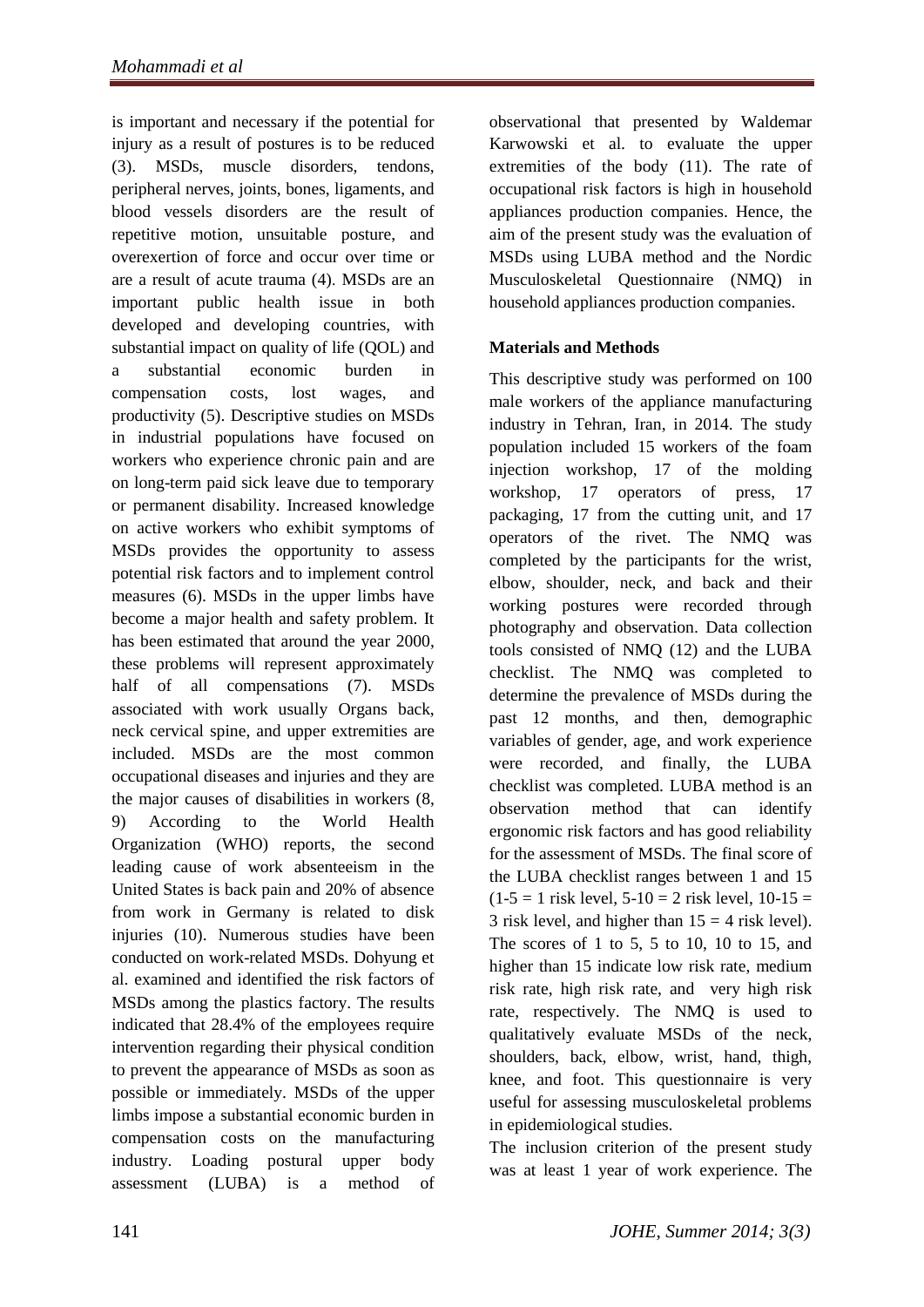exclusion criterion was unwillingness to cooperate in completing the questionnaire. Data analysis was performed in SPSS (version 20, SPSS Inc., Chicago, IL, USA) using descriptive statistics and ANOVA. Moreover, all P values of less than 0.05 were considered statistically significant. This study was performed after obtaining permission from the Ethics Committee in Medicine.

| Table 1: Demographic characteristics of age and work experience |                |                 |  |  |  |
|-----------------------------------------------------------------|----------------|-----------------|--|--|--|
| <b>Variable</b>                                                 | $Mean \pm SD$  | Minimum-maximum |  |  |  |
| Age                                                             | $34.7 \pm 6.4$ | $26 - 45$       |  |  |  |
| Work experience                                                 | $9.8 + 4.1$    | $3 - 11$        |  |  |  |

#### **Results**

In this study, 100 male workers participated. The ages of participants in this study ranged between 26 and 45 year. Demographic characteristics of age and work experience are presented in table 1. The prevalence of MSDs

in different organs in the previous 12 months using the NMQ is shown in table 2. According to table 2, most MSDs are, respectively, observed in the wrist (37%), neck (35%), and shoulder (30%).

**Table 2. Prevalence of musculoskeletal disorders in different organs in the previous 12 months using the Nordic Musculoskeletal Questionnaire**

|                 | Foam              | <b>Molding</b>   | Press operator | Packaging     | <b>Cutting unit</b> | <b>Rivets operator</b> |
|-----------------|-------------------|------------------|----------------|---------------|---------------------|------------------------|
| <b>Variable</b> | injection $(\% )$ | workshop $(\% )$ | $\frac{6}{6}$  | $\frac{9}{6}$ | $($ %)              | $\frac{9}{6}$          |
| <b>Neck</b>     |                   |                  |                | 35            | 24                  | 24                     |
| Shoulder        |                   |                  | 10             | 25            |                     | 30                     |
| Back            |                   |                  |                | 25            | 30                  |                        |
| Wrist           |                   |                  |                | 26            | 14                  | 37                     |
| Elbow           |                   | 30               |                |               | 40                  |                        |

ANOVA showed a significant relationship between LUBA score and work experience and age. The prevalence of MSDs and LUBA risk level increased with increase in variables of work experience ( $P < 0.05$ ) and age ( $P <$ 0.01). Scores obtained using the LUBA method and percentages obtained using the

NMQ showed that workers of household appliances production companies are at risk of MSDs. The results of LUBA method showed that the highest level of risk was associated with the rivet unit (risk level 4) and the lowest level with the foam injection unit (risk level 2) (Table 3).

**Table 3. Loading postural upper body assessment risk levels for each activity**

| Job              | <b>Risk level</b> | <b>Percentage</b> |
|------------------|-------------------|-------------------|
| Foam injection   |                   | 7.5               |
| Molding workshop |                   | 12.0              |
| Press operator   |                   | 8.7               |
| Packaging        |                   | 26.0              |
| Cutting unit     |                   | 19.2              |
| Rivet operator   |                   | 26.6              |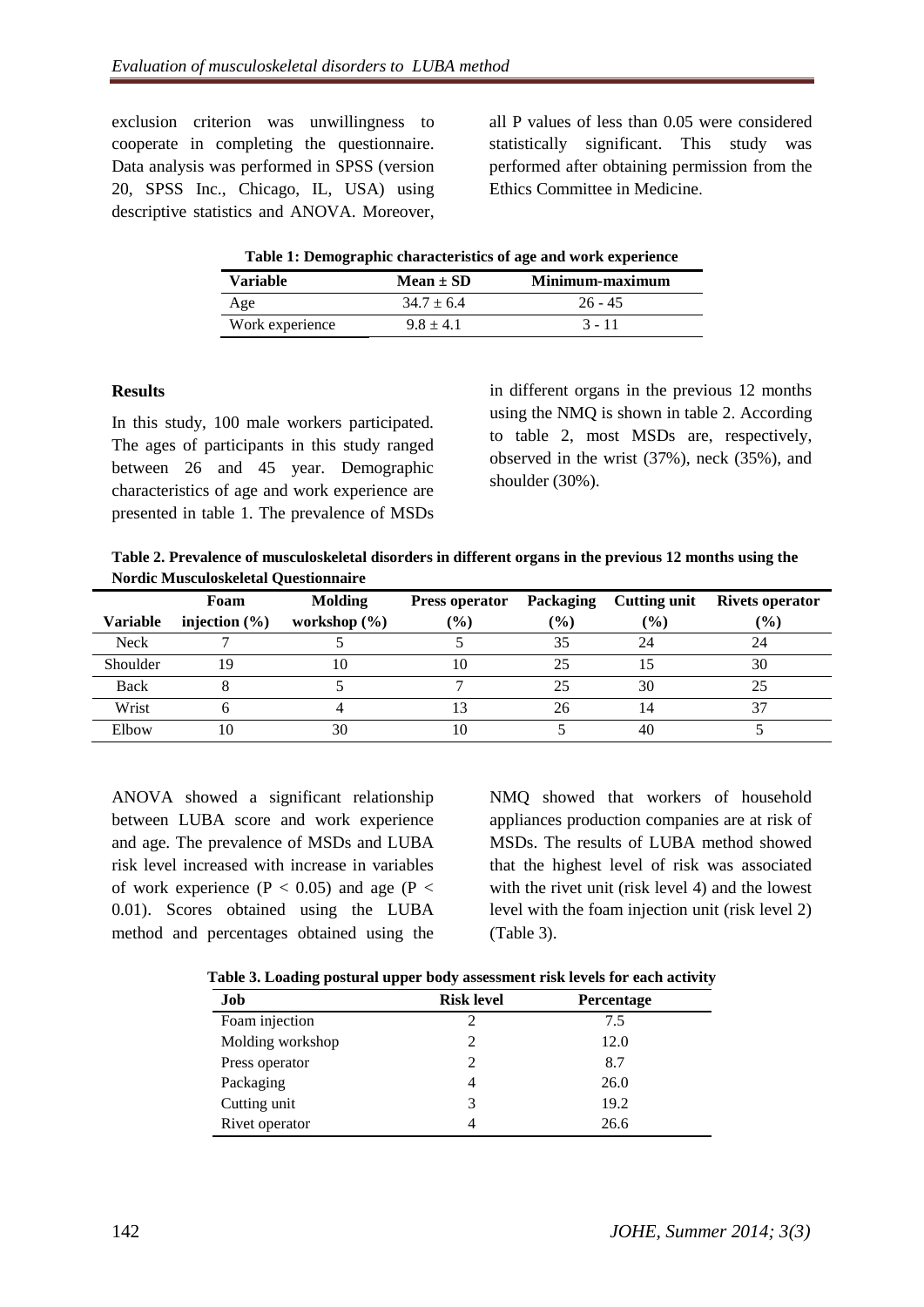# **Discussion**

The present study has shown that household appliances production companies, due to the type and nature of their required activities, are at risk of MSDs. According to the results of the NMQ, the highest prevalence of MSDs was observed in the wrist (37%), neck (35%), and shoulder (30%), respectively. The results of LUBA method showed that the highest level of risk was associated with the rivet unit (risk level 4) and the lowest level with the foam injection unit (risk level 2). According to table 2, the highest incidence of MSDs in the foam injection, molding, press, packaging, cutting, and rivet units was, respectively, observed in the shoulder (19%), elbow (30%), wrist (13%), wrist (26%), elbow (40%), and wrist (37%). In the study by Theresa Newell in 2004, the highest prevalence of MSDs in dentists was in the wrist (39%), neck (56%), and shoulder (47%) [\(13\)](#page-4-8). Mohammad Fam et al. in the study of the risk of musculoskeletal disorders in an industrial company by using LUBA and QEC and comparing the results found that 71.3% of working groups were at priority 4 for modifying (14).

Shuval et al. evaluated MSDs in manufacturing companies and came to the conclusion that the highest prevalence of MSDs was in the neck and shoulder (47.16%) and the hand and wrist (32.1%) (15). This finding was in agreement with that of the present study. Holmstrom et al. evaluated MSDs in the construction industry and found a direct significant correlation between age and job tenure and MSDs (16). This confirms the findings of the present study. Boschman et al. assessed MSDs in the manufacturing industry and found that the frequency of individual's complaints of MSDs in the wrist, shoulder, and arm was higher than other parts of the body (17).

This is in agreement with the findings of the present study. Schibye et al. studied MSDs in sewing machine operators (18). They found that the highest prevalence of MSDs were in the neck and shoulders. This finding confirms

the findings of the present study. Brown et al. assessed MSDs in small industries using the Quick Exposure Check (QEC) method (19). They found that the highest incidence of MSDs were in the lower back, shoulders, and wrists, which confirms the findings of the present study (19).

Mohammadfam et al. investigated the analysis of working postures in manufacturing companies using the QEC and LUBA methods. Their results showed that the prevalence of MSDs was highest in the back and shoulders (41.7%) (20). This finding was consistent with that of the current study. Baroonyzade et al. analyzed working postures using the LUBA Method and reported that the highest prevalence of MSDs was, respectively, in the neck (63.3%) and back (43.3%) (21). This was also in agreement with the present study findings. Kamalinia et al. studied MSDs in the Telecommunication Manufacturing Company and concluded that most of the postures of the employees were of status 3 and 4 (22).

This was consistent with the results of this study. Zighaimat et al. investigated the frequency of musculoskeletal complaints among motorboat staff. Their results showed that the highest prevalence of MSDs was in the back  $(61.4\%)$   $(23)$ . This finding is also consistent with the findings of the present study.

# **Conclusion**

The result of the present study showed that the prevalence of MSDs among the staff of household appliances production companies is high and ergonomic interventions such as workstation redesign, reduced working hours, cycle of rest-work development are necessary. Moreover, the most important causes of the high prevalence of MSDs in the rivet and packaging units may be undesirable postures of the neck, shoulder, wrist, and hand and applying excessive force and using nonergonomically designed tools.